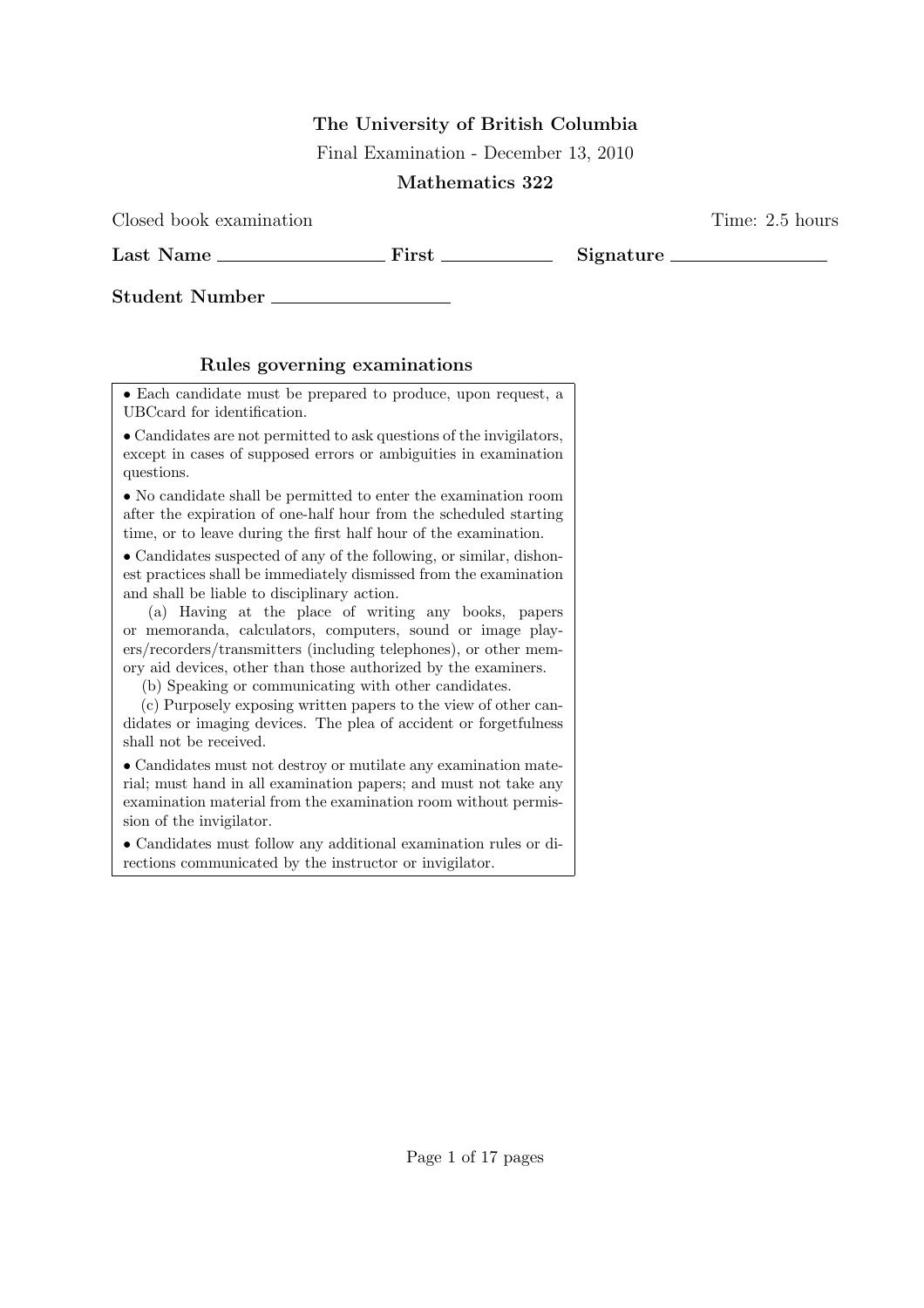PROBLEM 1. (3 pts) Let G be a group and  $S\subset G$  a subset. Define

$$
N = \{ g \in G | gSg^{-1} = S \}.
$$

Prove that  $N$  is a subgroup of  $G$ .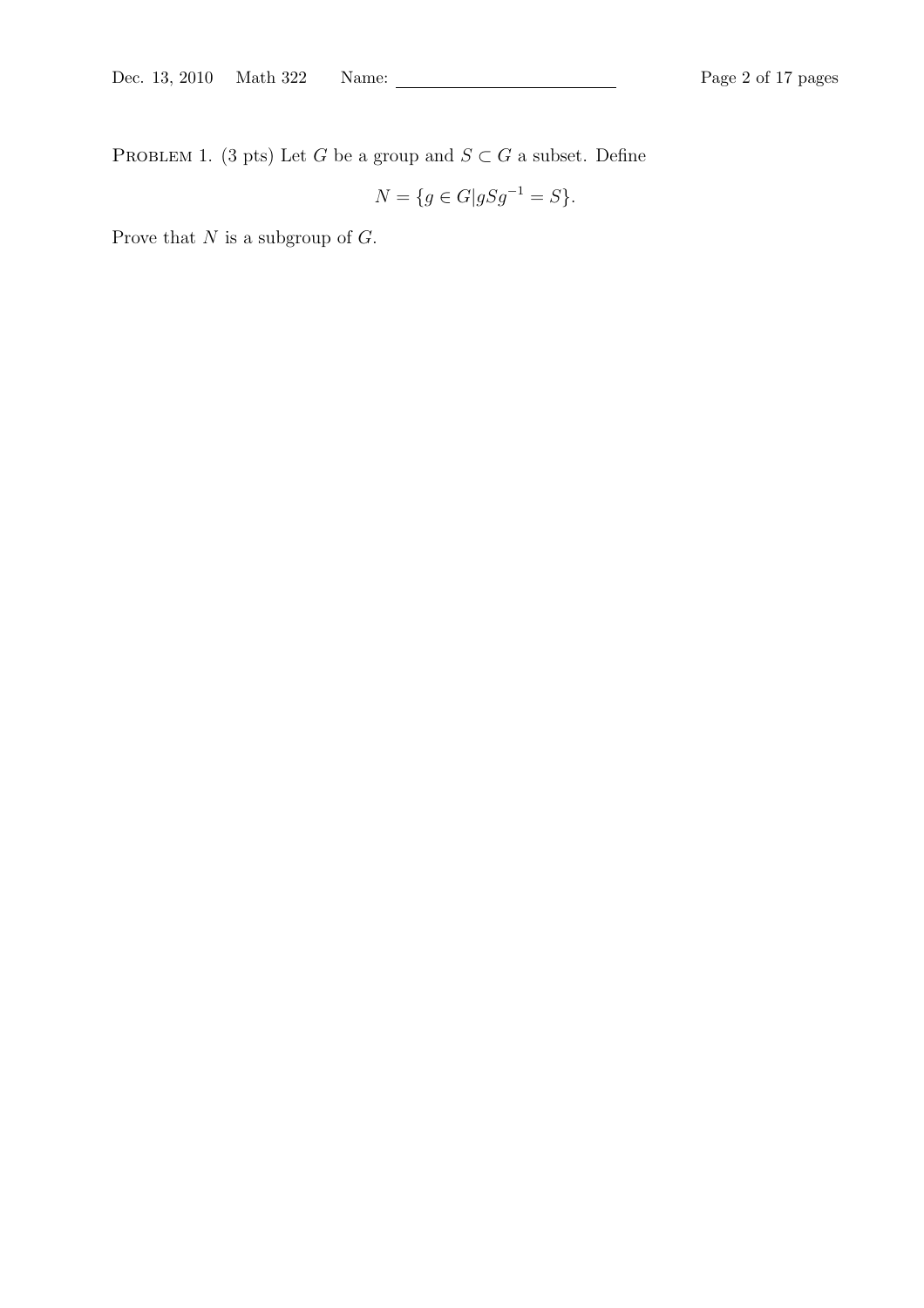PROBLEM 2. (3 pts) Let  $f(x) \in \mathbb{Z}[x]$  be a monic polynomial, such that  $f(\alpha) = 0$  for some  $\alpha \in \mathbb{Q}$ . Prove that then  $\alpha \in \mathbb{Z}$ .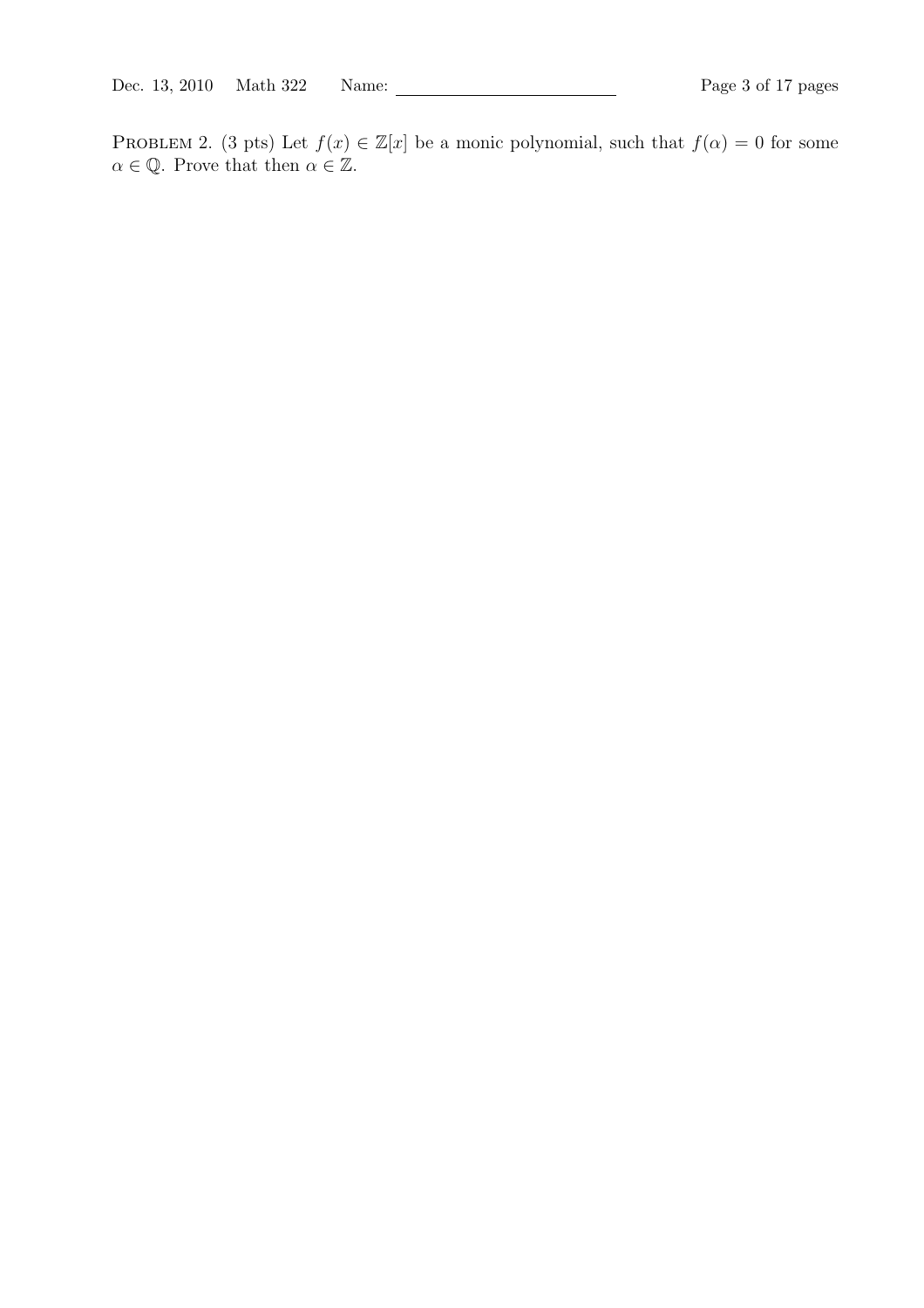Dec. 13, 2010 Math 322 Name: Page 4 of 17 pages

PROBLEM 3. (3 pts) Prove that  $x^3 - 3x + 1$  is irreducible in  $\mathbb{Q}[x]$ .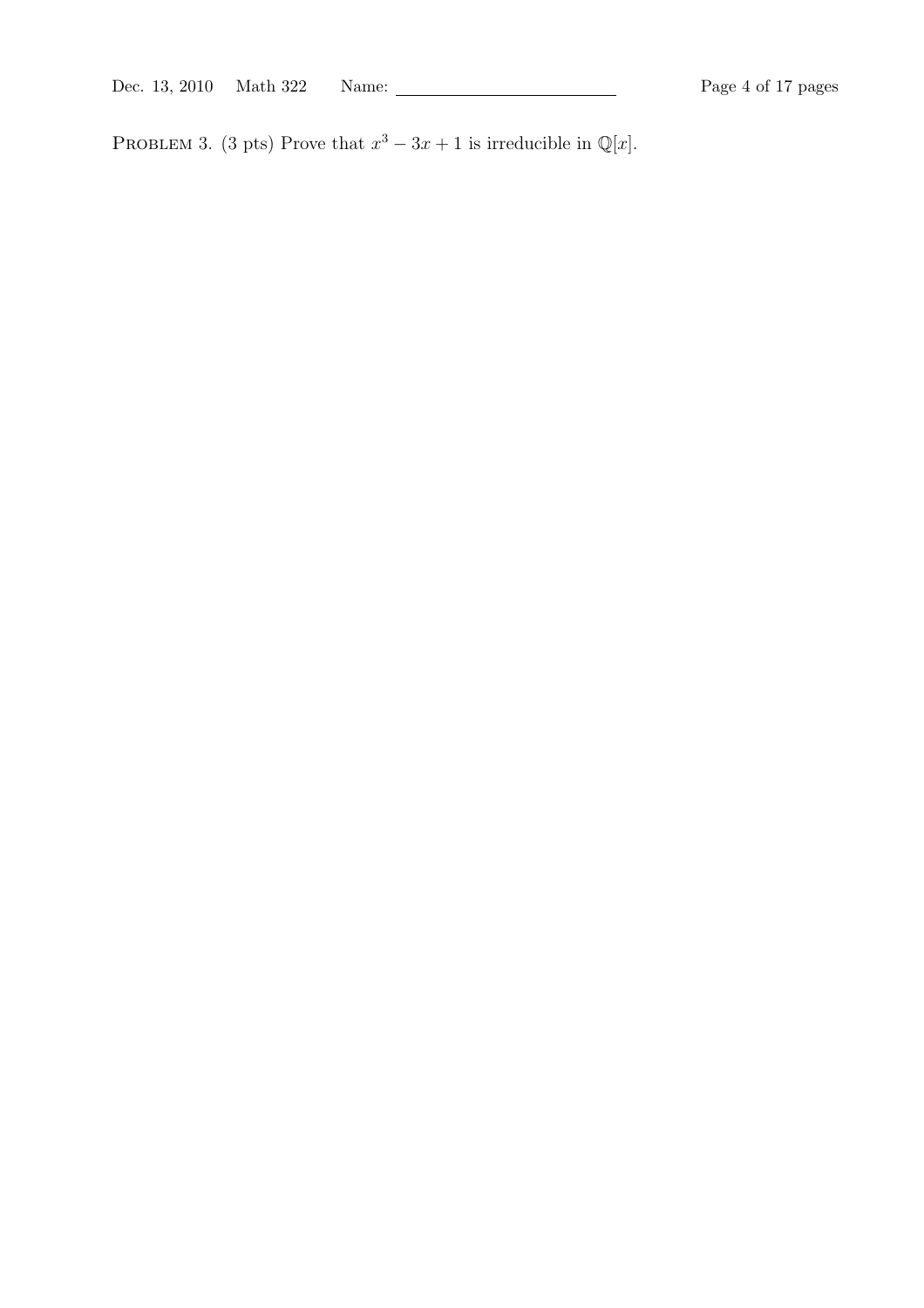PROBLEM 4. (3 pts) Let  $U_n \subset \mathbb{Z}_n$  be the multiplicative group of units. Describe the groups  $U_{10}$  and  $U_8$ . Are they isomorphic?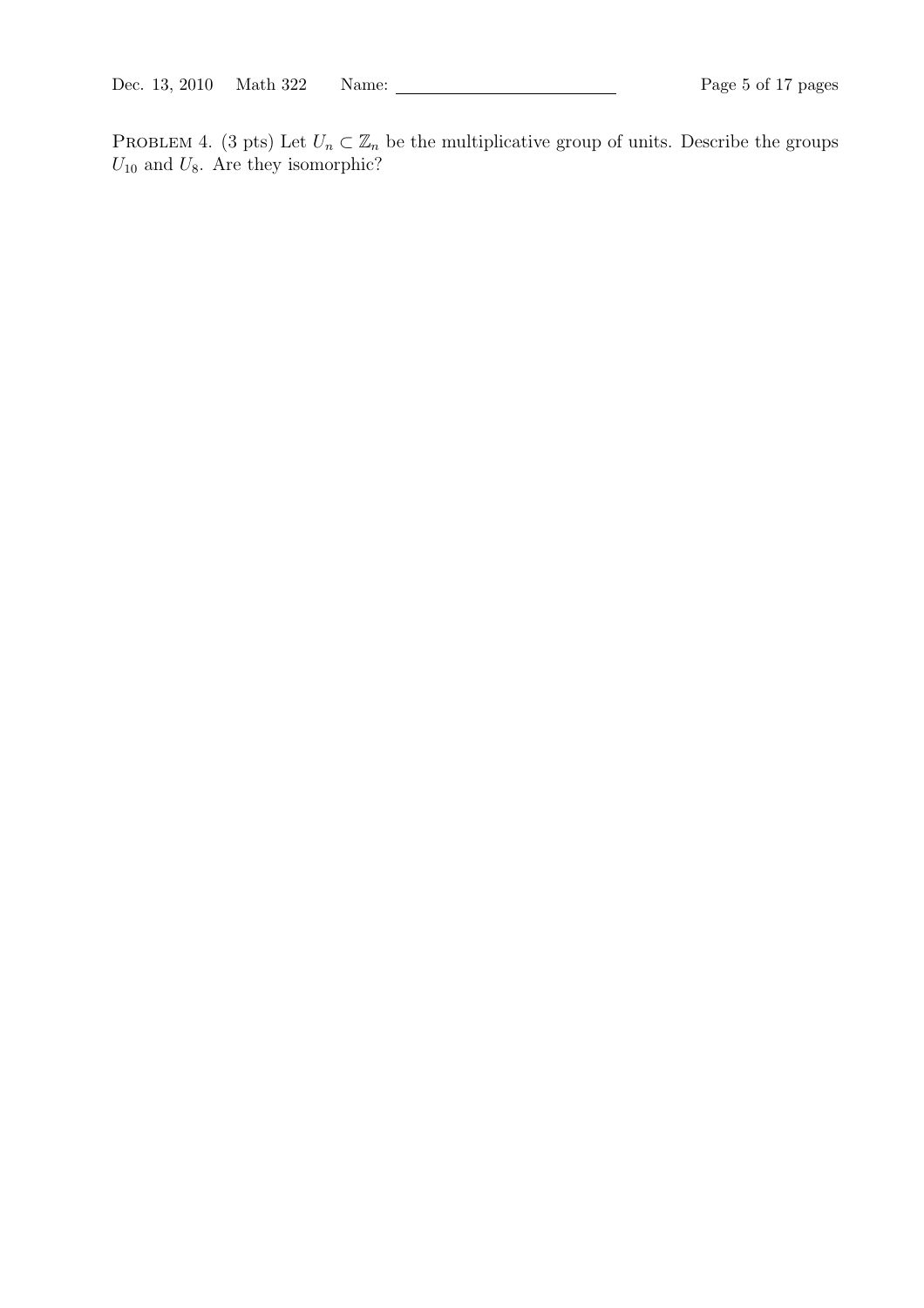PROBLEM 5. (3 pts) Let  $p, q \in \mathbb{Z}$  be distinct primes. Prove that for any  $a \in \mathbb{Z}$  relatively prime to pq,

 $a^{(p-1)(q-1)} \equiv 1 \pmod{pq}.$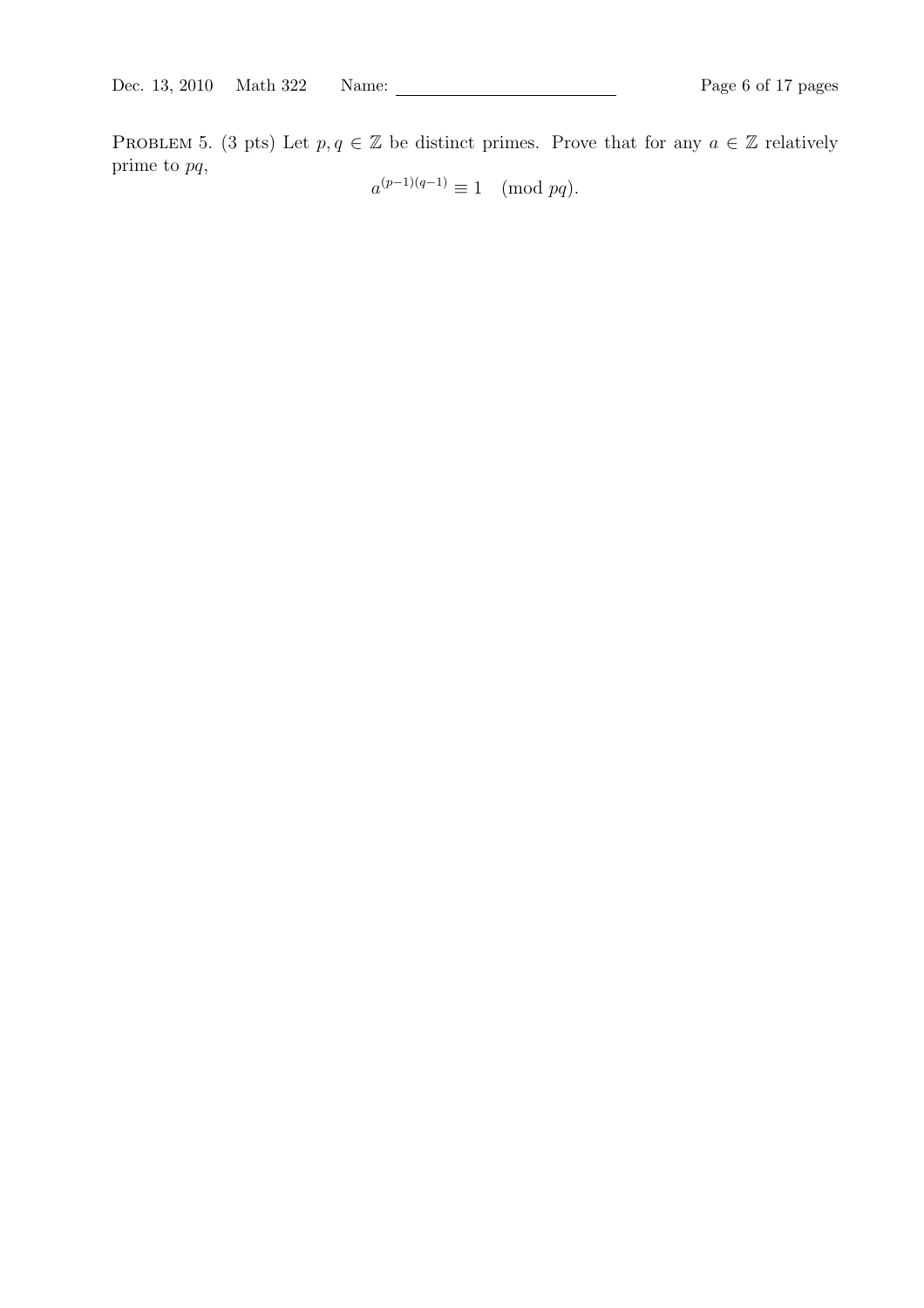PROBLEM 6. (5 pts) Let  $D_{2n}$  be the dihedral group of order  $2n$ . Let  $f: D_{12} \to D_6 \times \mathbb{Z}_2$  be defined by

$$
f(\tau^i \sigma^j) = (\tau^i \sigma^j, [i+j]).
$$

Here we represent elements of  $D_{2n}$  as products  $\tau^i \sigma^j$ , where  $i \in \{0,1\}$ ,  $j \in \{0,\ldots,n-1\}$ . Multiplication is defined by  $\tau^2 = e$ ,  $\sigma^n = e$ , and  $\sigma \tau = \tau \sigma^{-1}$ .

1. Prove that  $f$  is a homomorphism of groups.

2. Prove that  $f$  is an isomorphism.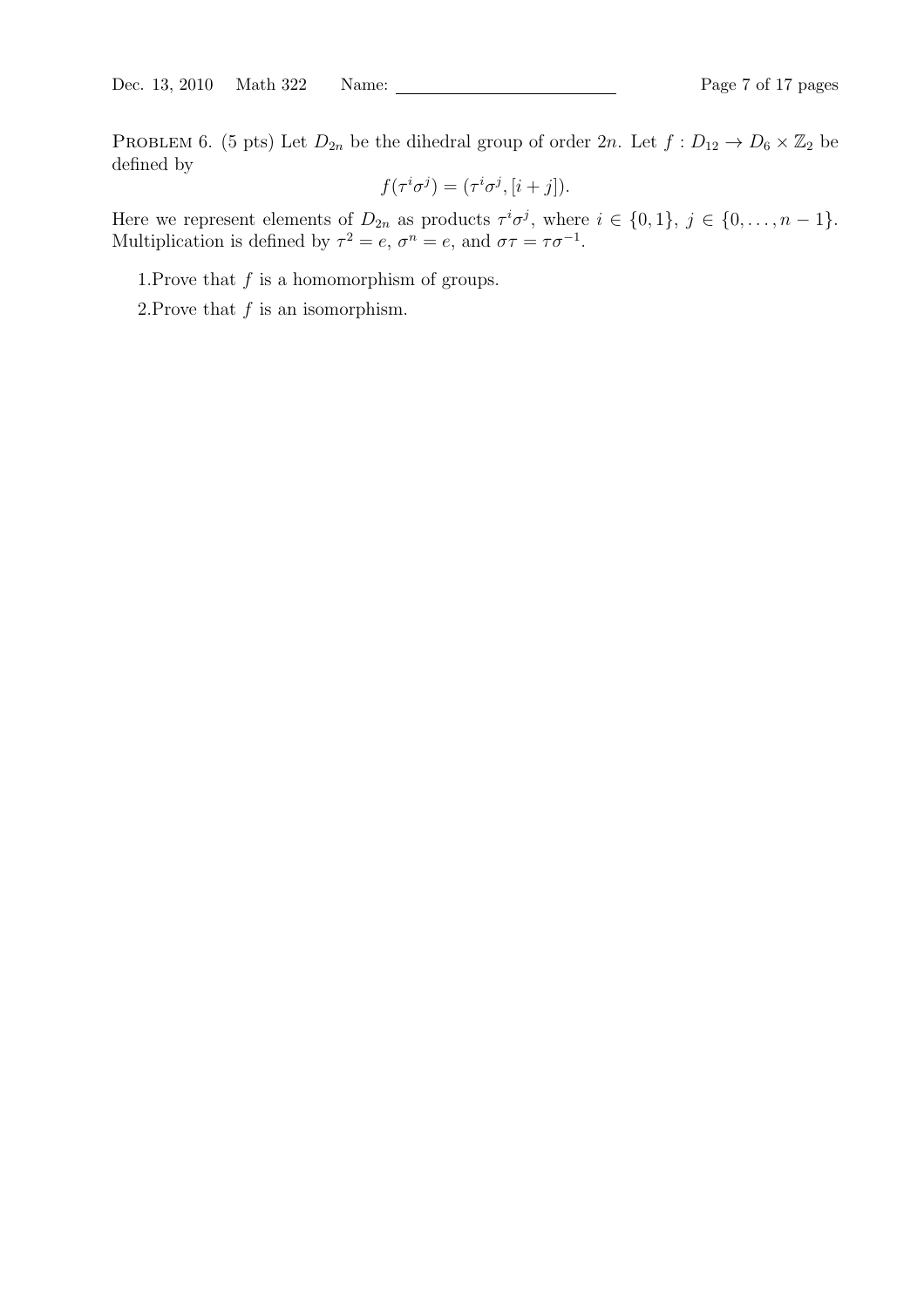PROBLEM 7. (3 pts) Is  $x^5 + x + 1$  irreducible in  $\mathbb{Z}_2[x]$ ? If it is reducible, factor it into irreducibles.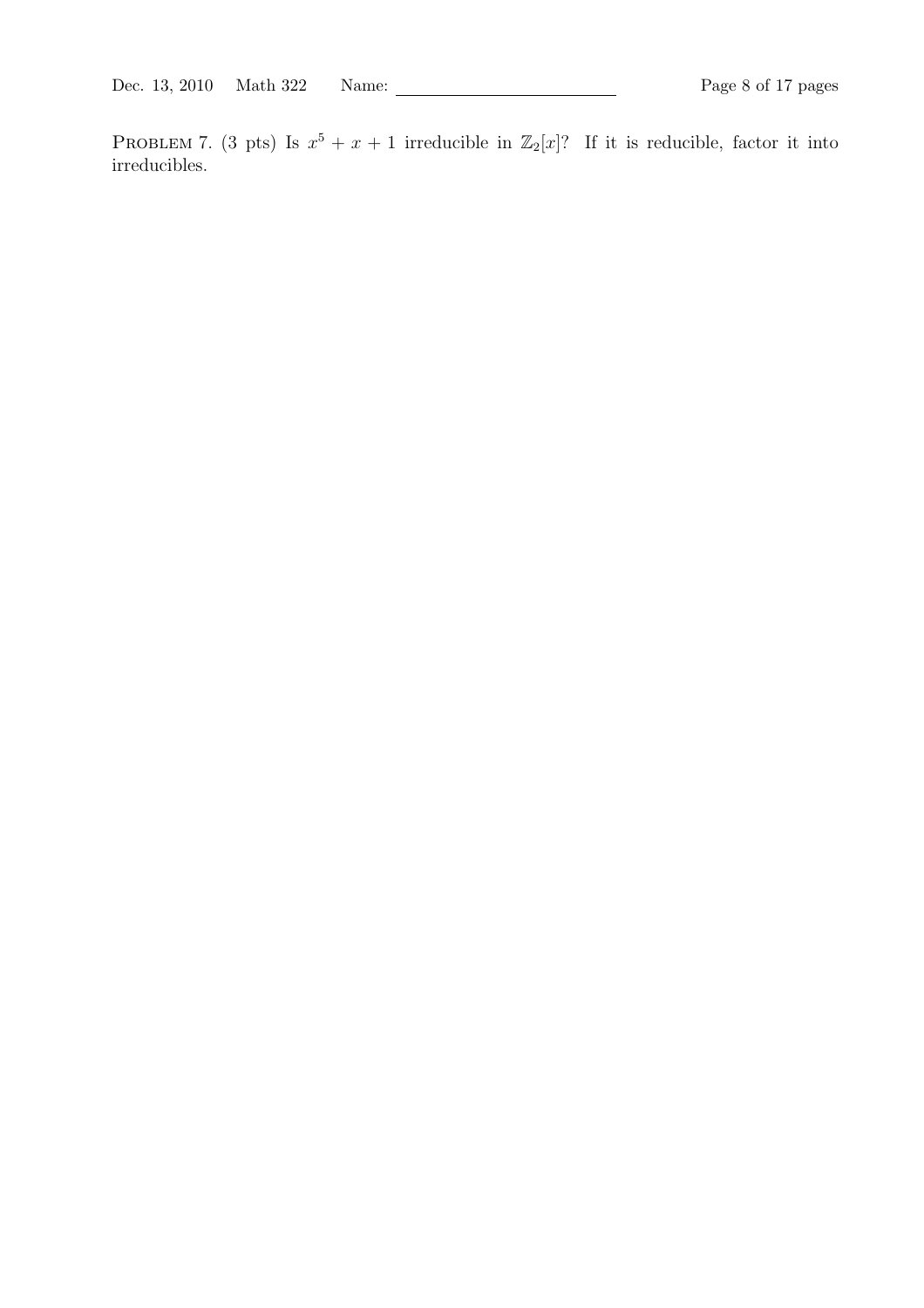PROBLEM 8. (5 pts) Let  $D_{2n}$  be the dihedral group of order  $2n$ .

1.<br>Find the number of elements of order 2 in  $\mathcal{D}_{2n}$  for<br>  $n$  odd. 2.Prove that no two of the groups

$$
D_{30}, \quad D_{10} \times \mathbb{Z}_3, \quad D_6 \times \mathbb{Z}_5
$$

are isomorphic.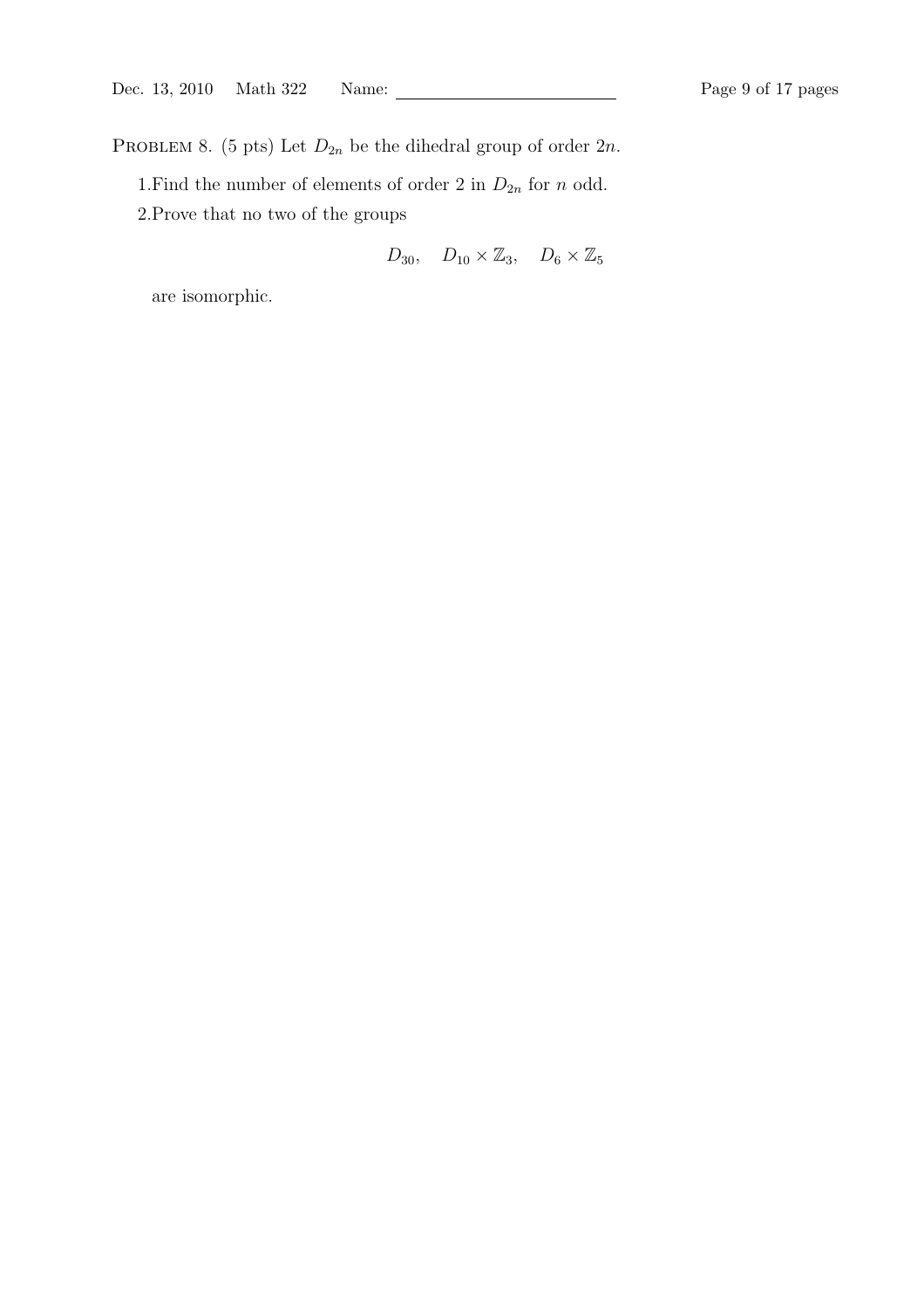PROBLEM 9. (5 pts) Prove that there is no group homomorphism from  $S_4$  onto  $D_8$ . (Hint: study the kernel of such a homomorphism.)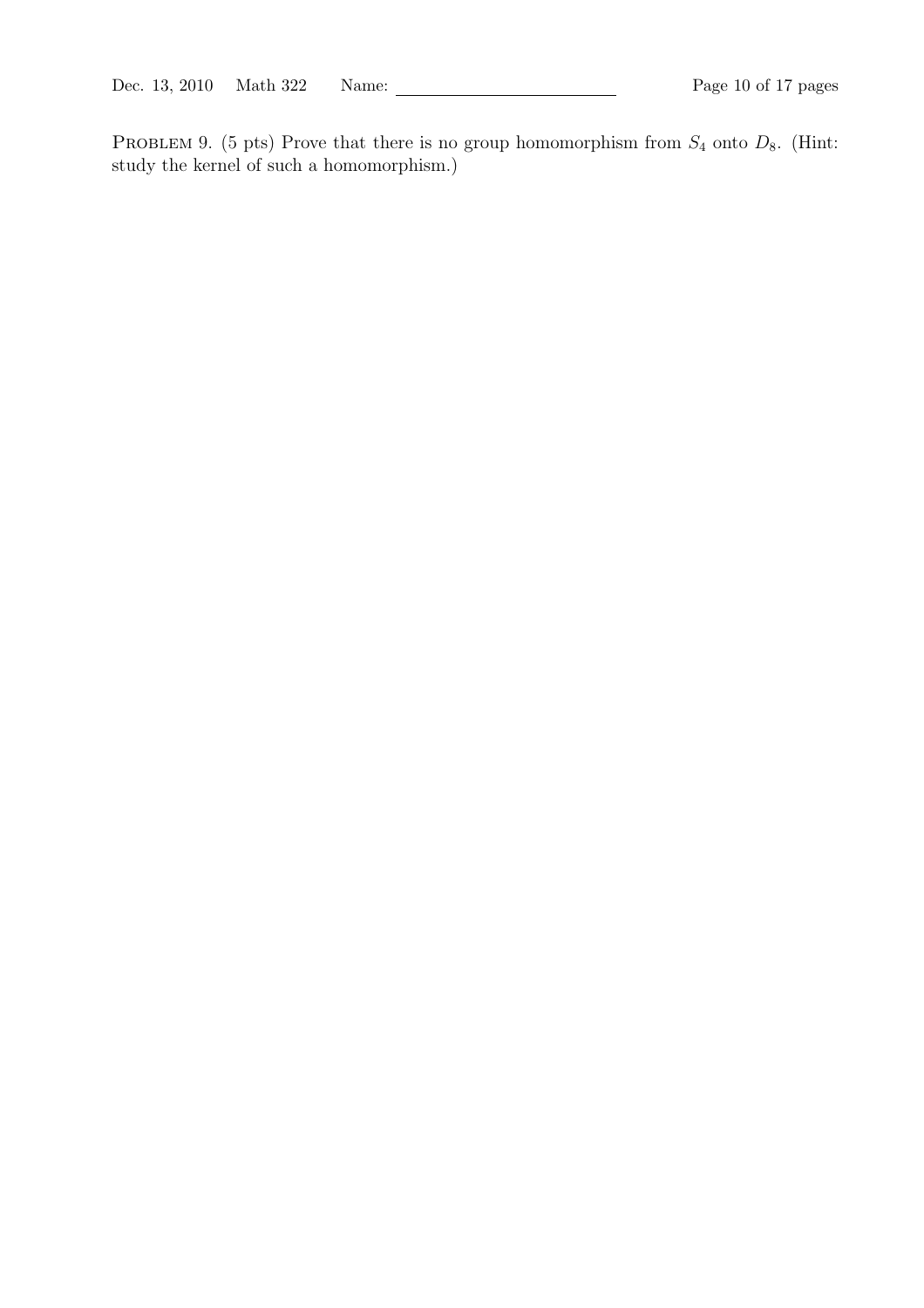PROBLEM 10. (5 pts) Let  $f, g \in \mathbb{Z}_5[x]$ ,

$$
f(x) = x^2 - x - 2, \quad g(x) = x^3 - 2x + 1.
$$

1.Find  $gcd(f, g)$ .

2.Find a monic generator for the ideal  $(f) \cap (g)$ .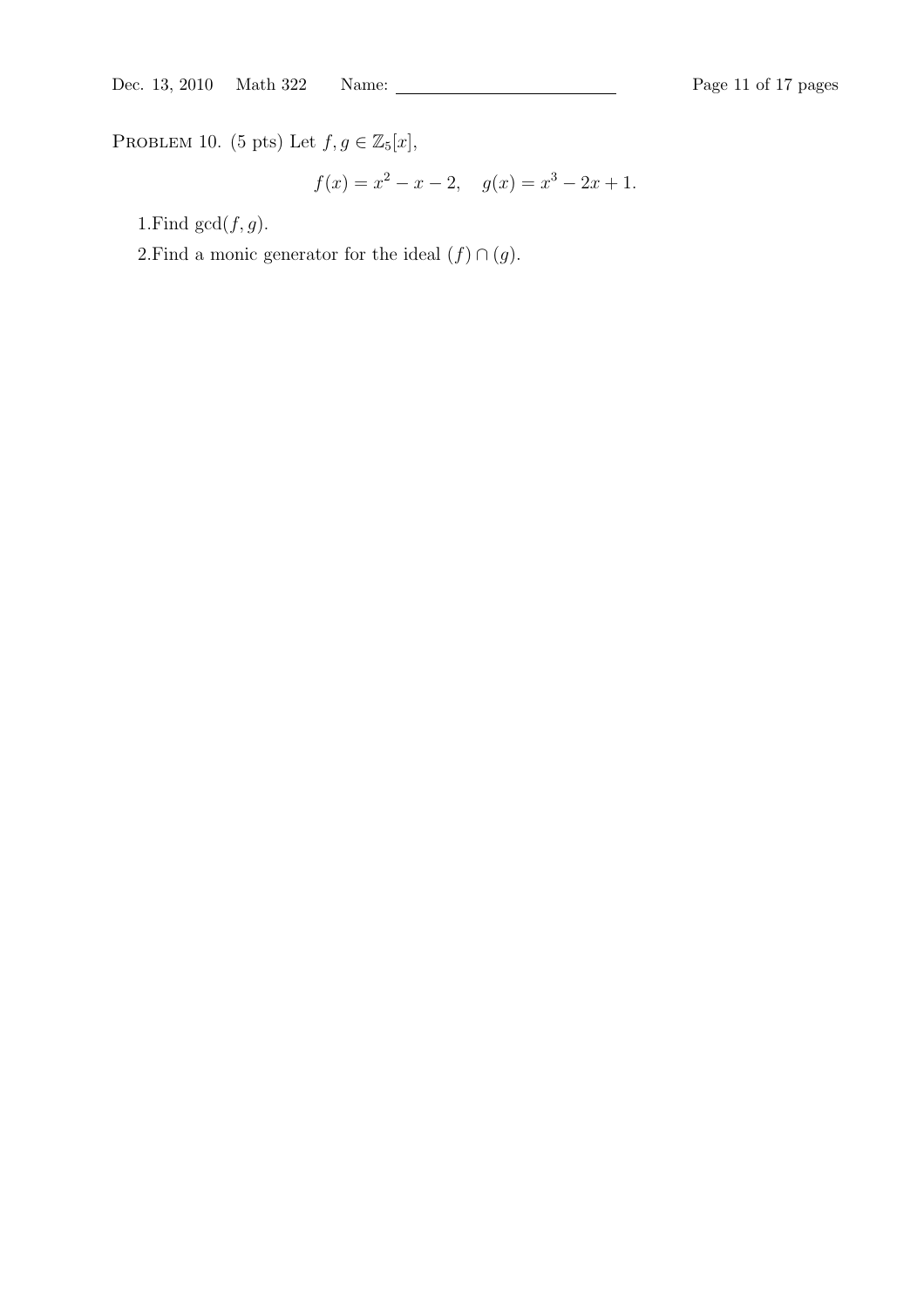PROBLEM 11. (3 pts) Find the number of non-isomorphic abelian groups of order 108.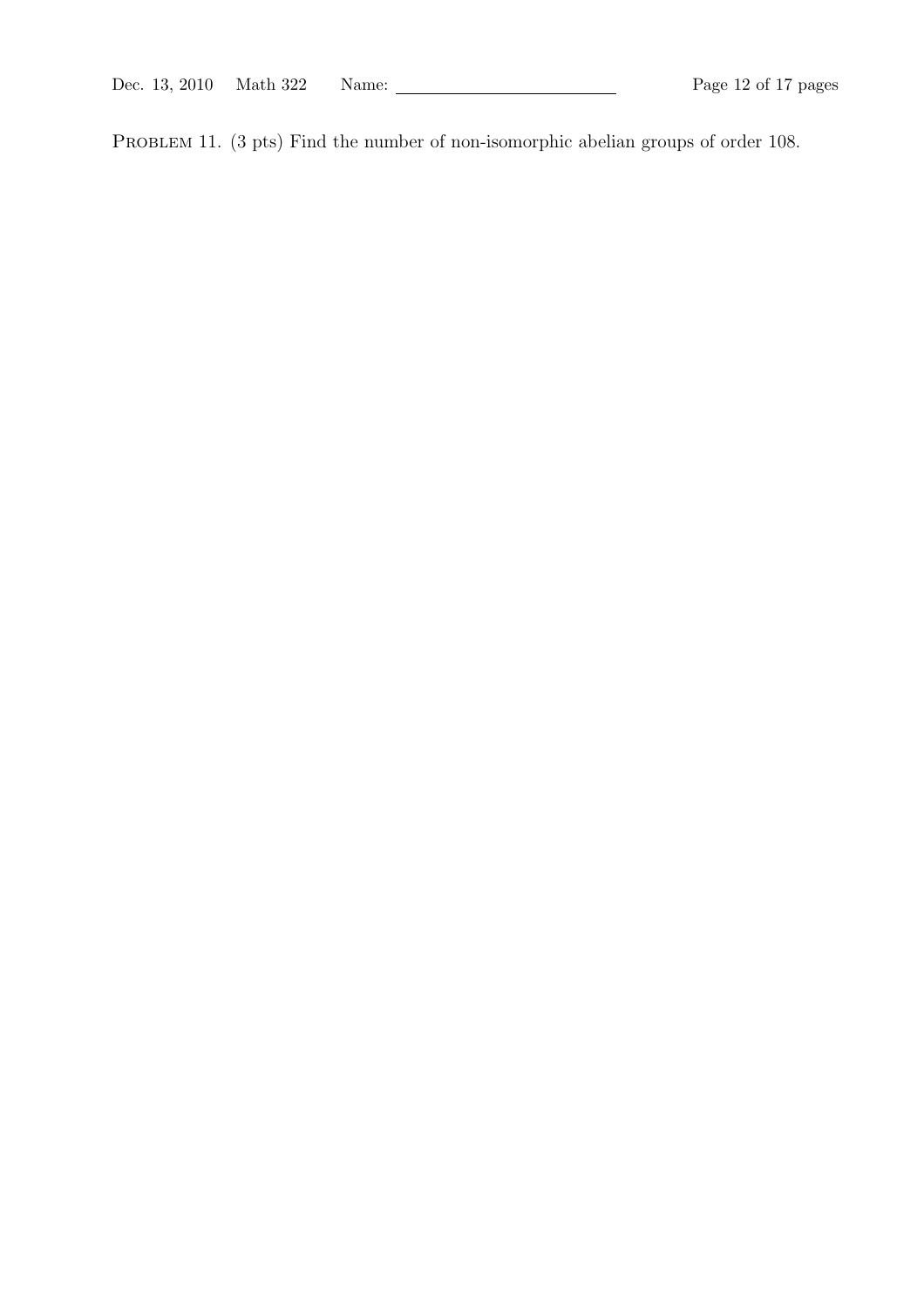PROBLEM 12. (3 pts) Let  $G$  and  $H$  be finite groups of order  $m$  and  $n$ , respectively, where m and n are relatively prime. If  $f : G \to H$  is a group homomorphism, prove that  $f(g) = e$ for every  $g \in G$ .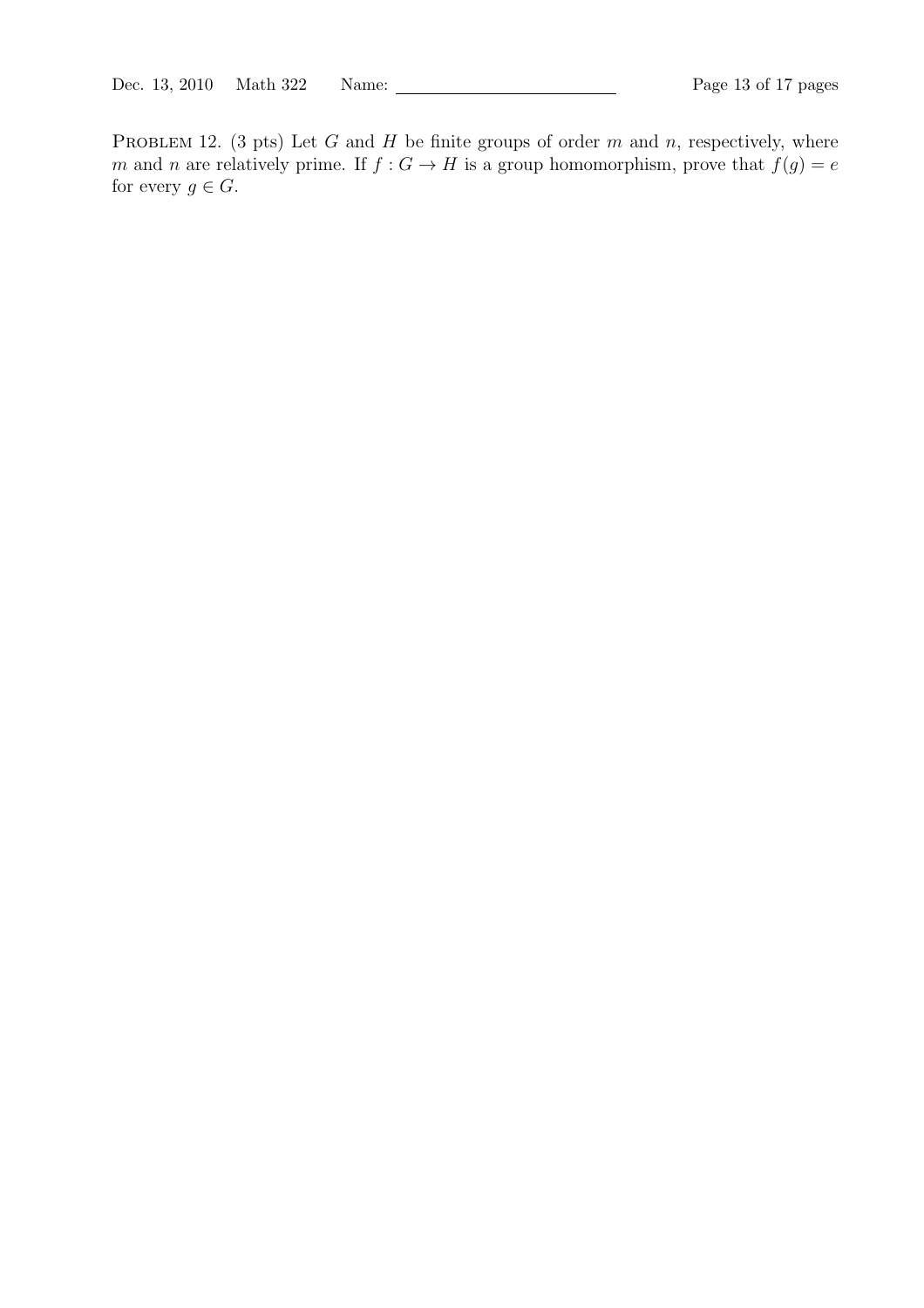PROBLEM 13. (5 pts) Let  $(Q, \cdot)$  be the group of quaternions.

$$
Q = \{1, i, j, k, -1, -i, -j, -k\}.
$$

The group operation is defined by:

 $i^2 = j^2 = k^2 = -1$ ,  $ij = k$ ,  $jk = i$ ,  $ki = j$ ,  $ji = -k$ ,  $kj = -i$ ,  $ik = -j$ ,  $-1 \cdot a = a \cdot (-1) = -a$ .

The element 1 is the identity element. You may assume that  $Q$  is a group.

1. Find the center  $Z(Q)$ .

2.Describe the quotient group  $Q/Z(Q)$ . (Is it abelian? If so, which abelian group is it?)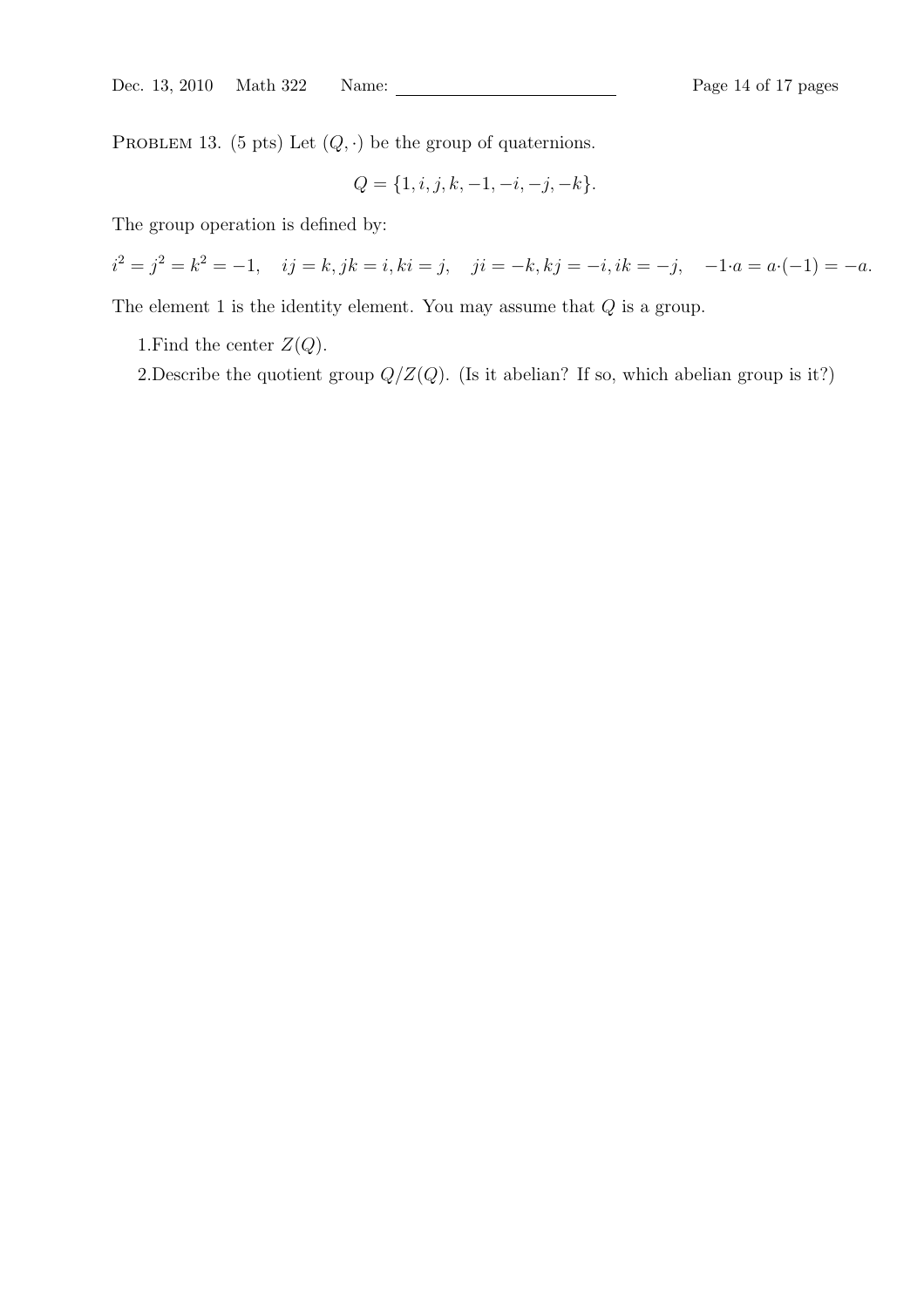PROBLEM 14. (5 pts) Let  $I, J \subset R$  be two ideals in a (commutative) ring R. The product ideal  $IJ$  is the set of all elements  $r \in R$  that can be expressed as finite sums:

$$
r = \sum_{i} a_i b_i, \qquad a_i \in I, b_i \in J.
$$

You may assume that  $IJ$  is an ideal in  $R$ .

Prove that if there exist  $a \in I$  and  $b \in J$  such that  $a + b = 1$ , then

$$
IJ = I \cap J.
$$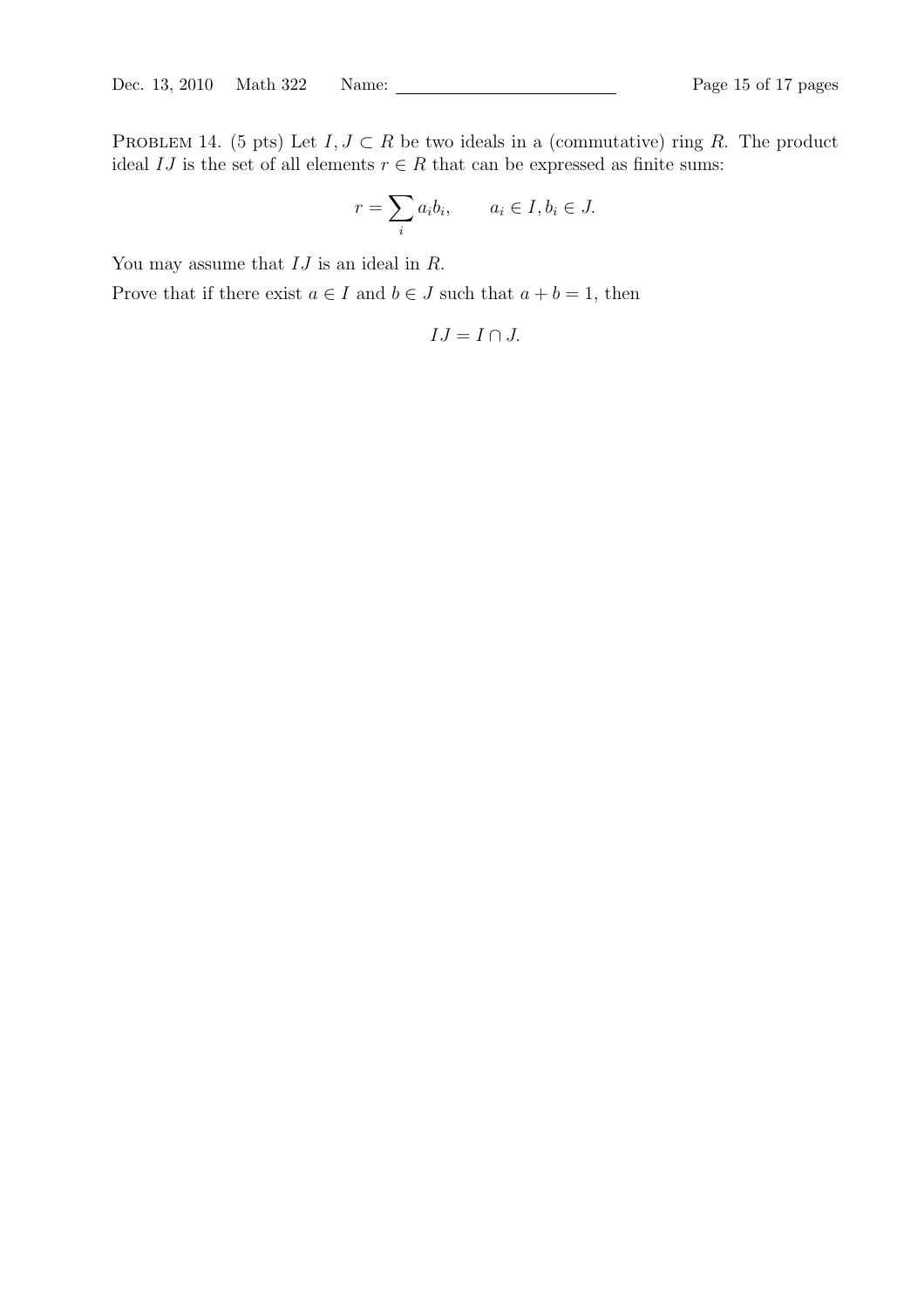PROBLEM 15. (5 pts) Let G be a group of order 255, such that the center  $Z(G)$  is not the trivial one element group. Prove that  $G$  is abelian. (Hint: this problem requires some knowledge of groups of order  $pq$ , where  $p, q$  are primes.)